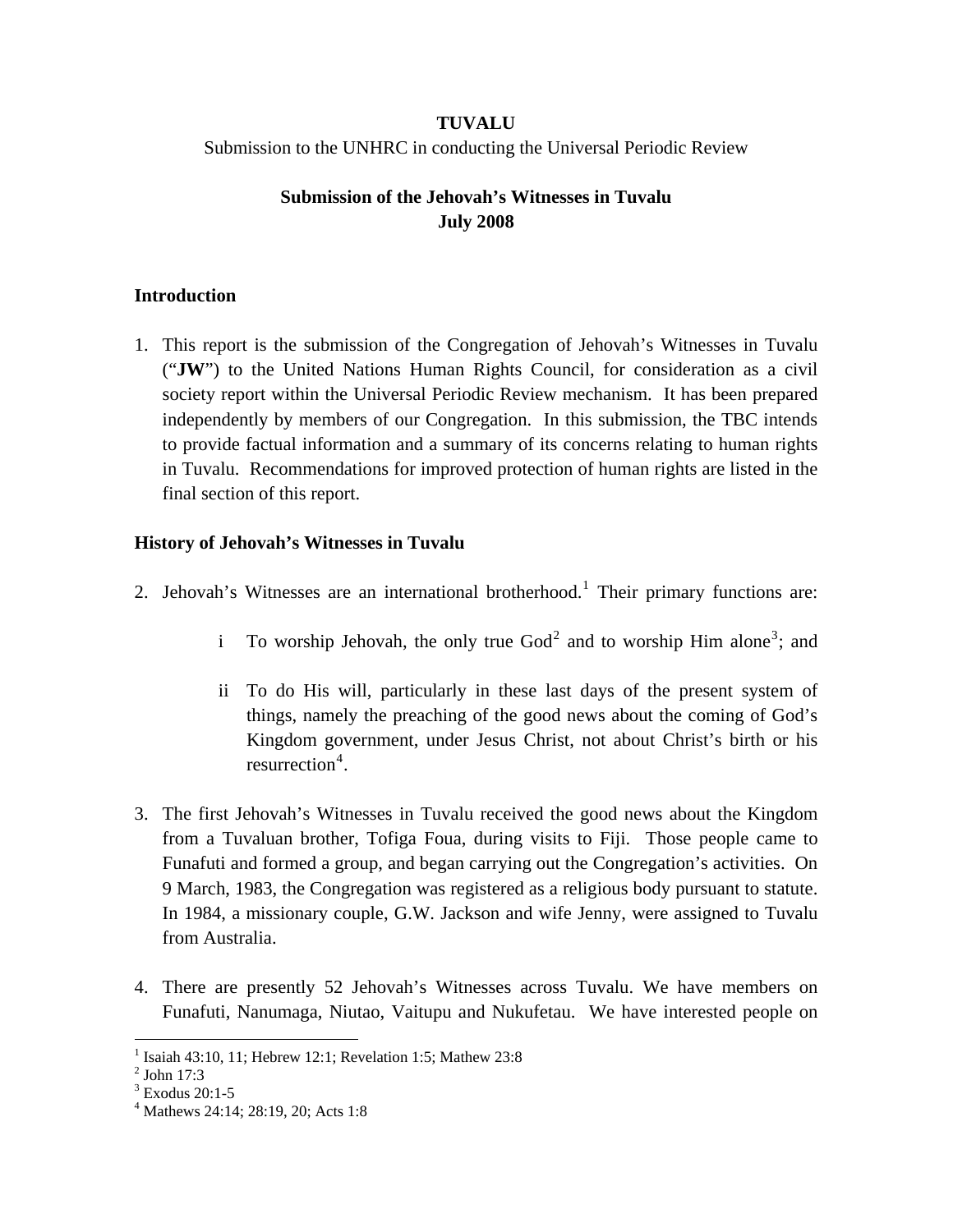all the other islands; those whom we have preached to while they were on Funafuti. The Congregation would like to expand its work to all the outer islands.

- 5. The primary functions of the Jehovah's Witnesses, both in Tuvalu and throughout the Earth, are:
	- i to make known that Jehovah is the only true  $God<sup>5</sup>$  $God<sup>5</sup>$  $God<sup>5</sup>$  and to promote his worship;
	- ii to preach the good news about God's Kingdom Government and what it will do as a warning to all peoples before the end comes.<sup>[6](#page-1-1)</sup>

## **Our Preaching Work in Tuvalu**

- 6. In our preaching activities, we respect the freedom of others to decline to listen to us. Like our God, Jehovah, we do not force anybody to listen to us.<sup>[7](#page-1-2)</sup>
- 7. Freedom of belief, expression and association is guaranteed in the Constitution. We commend the inclusion of a Bill of Rights in Tuvalu's Constitution and observe that, generally, Tuvalu is a peaceful and devout nation with respect for human rights.
- 8. On the capital, Funafuti, we have not encountered any interference in spreading the word. However, some island authorities have banned our preaching work on their islands by resolution. We consider this to be a breach of freedom of belief and expression guaranteed under the Constitution.
- 9. The resolutions banning our preaching work have been implemented and enforced by local councils and Government agencies such as the police force. The Tuvalu Congregation notes with concern that the central Government does not seem to be taking any measures to address the growing problem of religious intolerance and discrimination on the outer islands. The rights of minority religious groups are neglected.
- 10. In September 2005, our brothers were distributing tracts on the need to "keep on the watch" based on Matthew chapter 24. On Nui and Nanumea islands, our brothers were approached by police officers who ordered them to stop their work, saying it was not lawful. At Nukufetau, our brothers were approached by officials of the local council who told them that our work was forbidden on the island.

<span id="page-1-0"></span><sup>5</sup> Psalm 83:18

<span id="page-1-1"></span> $<sup>6</sup>$  Mathew 24:14</sup>

<span id="page-1-2"></span><sup>7</sup> 2 Corinthians 3:17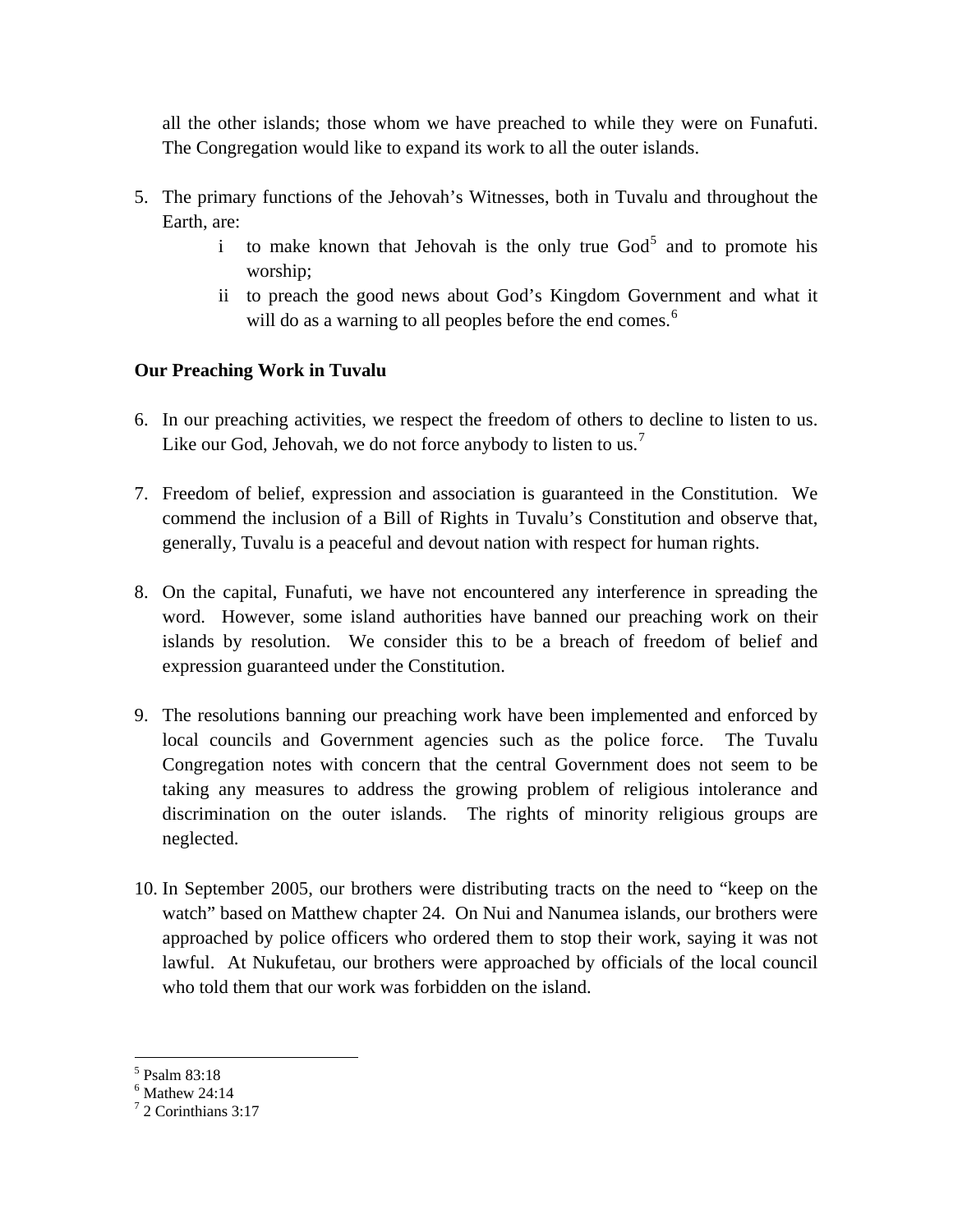- 11. In mid-2006 on Nanumaga, after the High Court ruled that the Nanumaga community's ban on new religions was not unlawful, $<sup>8</sup>$  $<sup>8</sup>$  $<sup>8</sup>$  the island authority prohibited our public</sup> preaching work. We are now unable to preach in Nanumaga in any setting, even to existing members, as a result of the ruling.
- 12. The Congregation is disheartened by the lack of supervision from central Government on the outer islands. Restrictions on fundamental freedoms such as freedom of belief are being tolerated and overlooked. We urge the Government of Tuvalu to condemn all forms of religious discrimination and to work to raise the awareness of governing authorities on the outer islands as to the importance of respecting human rights.

## **Education**

- 13. We value secular education to the extent that it may provide opportunities for employment and subsistence until the end of the present system of things. More important though, is to be able to read and write in order to serve our God, Jehovah, more fully. Of central importance to the Witnesses is spiritual education, which is delivered in all Congregations throughout the world. $9$
- 14. There is one Government-run secondary school in Tuvalu and it operates as a boarding school on one of the central islands. The religious education classes are taught by EKT Pastors; there is no set curriculum and so, necessarily, the classes can be comprised solely of teaching of EKT doctrine. The school also holds religious services several times each week, all conducted by EKT Pastors.
- 15. Section 19 of the Education Ordinance is very clear regarding religious instruction in schools:

(1) All non-Government and Local Government schools shall include religious instruction in their curricula.

(2) Teachers shall not be compelled to give or be present at religious instruction or any act of religious worship if to do so would be against the dictates of their consciences.

(3) If a parent of any pupil requests that such pupil be wholly or partly excused from attending religious instruction or any act of religious worship in a school the pupil shall be excused such attendance wholly or partly as the case may be.

16. The Constitution of Tuvalu supports this principle as a fundamental right:

<span id="page-2-0"></span><sup>&</sup>lt;sup>8</sup> Mase Teonea v Kaupule of Nanumaga and Pule Kaupule of Nanumaga [2005] TVHC 2 (11 October 2005).

<span id="page-2-1"></span> $<sup>9</sup>$  Isaiah 48:17, 18; John 8:31-33</sup>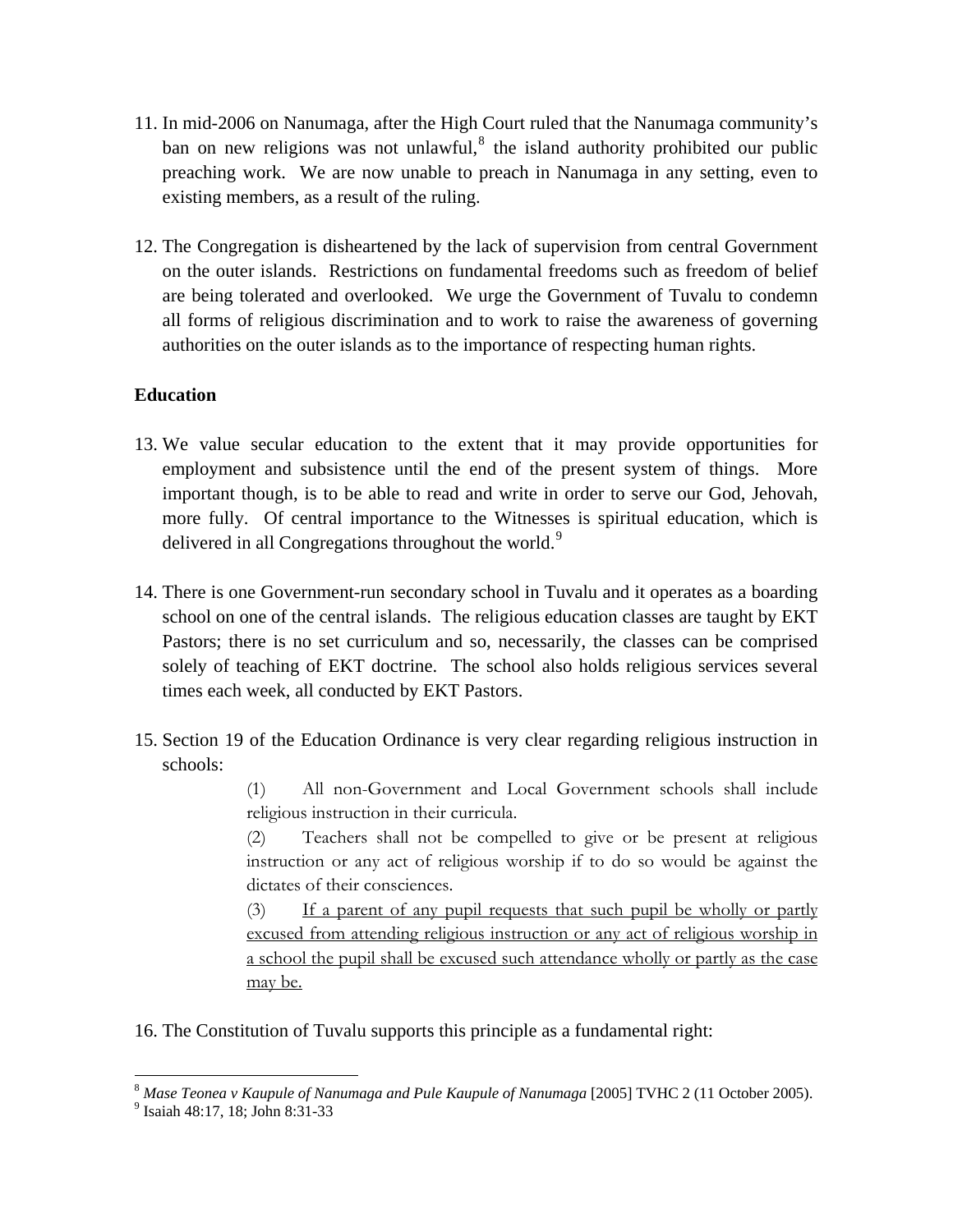(4) Except with his consent, no-one attending a place of education shall be required —

(a) to receive religious instruction; or

(b) to take part in or attend a religious ceremony or observance, if the instruction, ceremony or observance relates to a religion or belief other than his own. $10$ 

- 17. Throughout the preceding four years, the parents of pupils at Motufoua secondary school have requested numerous times that their children be excused from attending religious studies and services. The Congregation has been dismayed to find that, despite such requests, the school is continually forcing our students to attend religious studies and services conducted by the EKT chaplain, against the wishes of their parents. We consider this to be an unjustified breach of the rights guaranteed to us under the Constitution and the Education Ordinance.
- 18. The Congregation has brought this matter to the attention of the Ministry of Education several times in the preceding four years. To date, we have not received an official response from Government, and the practices at the school have not changed.

#### **Discrimination in public employment and provision of services**

- 19. On one occasion, several JW youths applied for employment at the National Bank of Tuvalu (a public corporation) during a recruiting drive. Each of them was overlooked. Information from Bank employees suggests that the reason they were rejected, was their membership in the Congregation of Jehovah's Witnesses. The Congregation has written to the responsible Minister, but has received no reply to date.
- 20. We have had some problems in the past with the central hospital because of our stand on blood transfusion and refusal of certain medications. Witnesses believe that the Bible is clear on this issue.<sup>[11](#page-3-1)</sup> A positive development has been the establishment of a Hospital Liaison Committee which deals with doctors and hospital staff involved in caring for our sick people. We have been able to communicate with the hospital and to suggest alternatives to blood transfusion.
- 21. During the preparation for the recent EKT Church biannual meeting at Nukufetau, one of our sisters was summoned before the island assembly and scolded for not participating in the preparation work. She had previously explained that she could not involve herself in such preparations because of her belief in a different faith. The

<span id="page-3-0"></span> $10$  Section 23(4) of the Constitution of Tuvalu.

<span id="page-3-1"></span> $11$  Acts 15:29